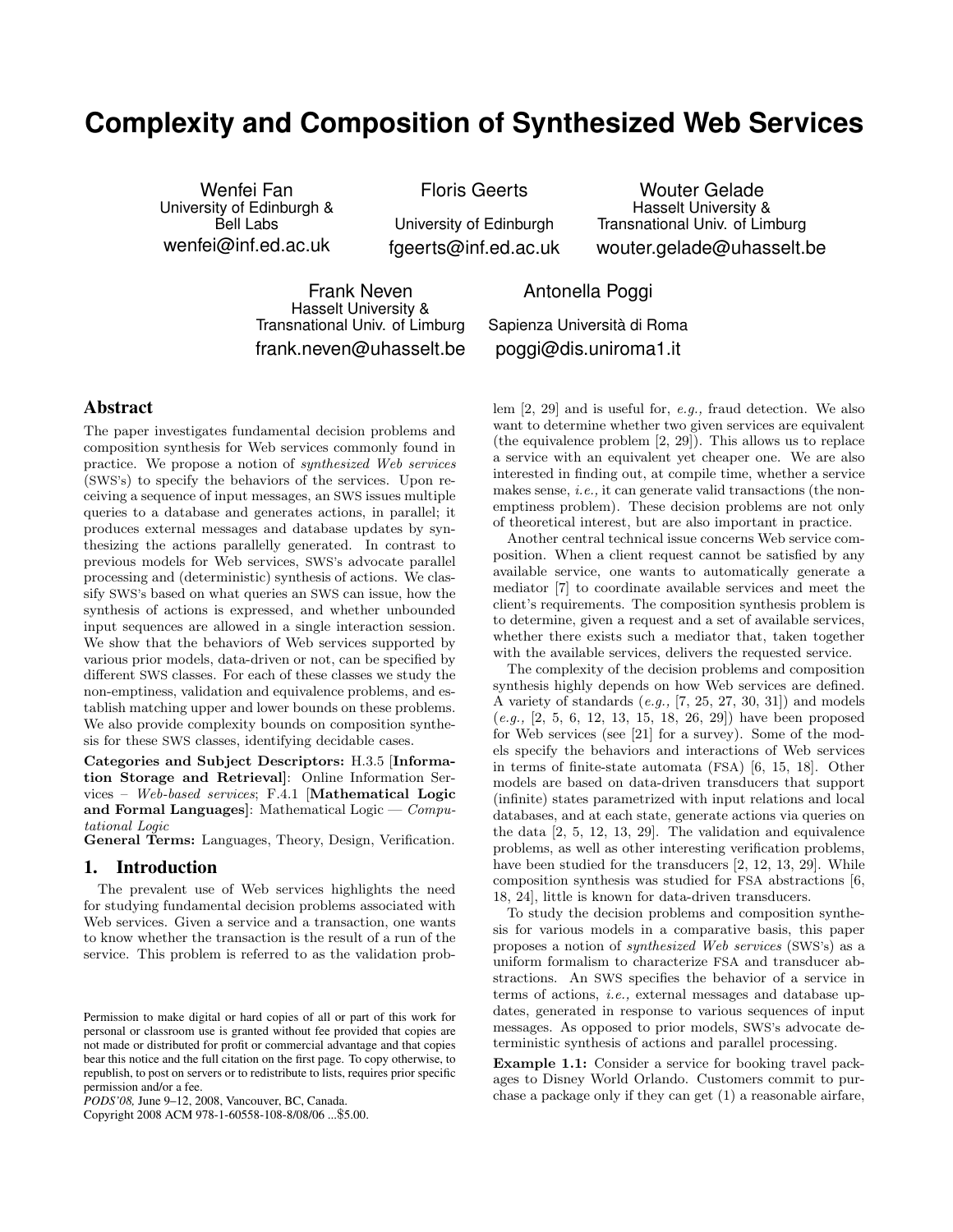$$
\bigcirc \xrightarrow{\mathbf{a}} \bigcirc \xrightarrow{\mathbf{h}} \bigcirc \bigcirc \xrightarrow{\mathbf{h}} \bigcirc \bigcirc \bigcirc \bigcirc \bigcirc \bigcirc \bigcirc
$$
 ticket  
start  
airfare  
hotel  
1

(a) An FSA expressing the service for travel packages



#### Figure 1: FSA specification vs. SWS specification

 $(2)$  a nice hotel, and  $(3)$  either  $(a)$  Disney tickets or  $(b)$  a rental car with discount. An FSA abstraction of the service is shown in Fig. 1(a), in which airfare, hotel, ticket and car denote FSA specifications for booking flights, hotel, tickets and rental car, respectively (details omitted). Similarly a datadriven transducer can be specified, which outputs actions at each state transition. Such specifications are, however, hampered by the following concerns. First, there is no temporal dependency between airfare and hotel checking; they can be conducted in parallel, instead of sequentially. Second, the customers make a commitment only if conditions 1–3 are conjunctively satisfied. Thus the booking of flight and hotel should be deferred until condition 3 is inspected, since the failure of 3 may force the earlier transactions to rollback. Third, although conditions (a) and (b) are disjunctive, the customers may want to deterministically commit to one of the two options, rather than make decisions nondeterministically or worse, commit to book both rental car and tickets.

An SWS specification is depicted in Fig. 1(b), along the same lines as alternating finite automata (AFA). Upon receiving an input message  $m$  from a user (e.g., travel date and price range), the SWS checks airfare, hotel, followed by car rental and ticket sale based on input message  $m_1$  specifying user requirements, in parallel. Each state inspects a certain condition and keeps its truth value in a Boolean variable. The value of the variable may also be computed by a Boolean formula on variables associated with the successor states. For example,  $X_3$  is defined by  $Y_1 \vee (\bar{Y}_1 \wedge Y_2)$ , in favor of ticket sale when both  $Y_1$  and  $Y_2$  are true, and it is evaluated as soon as the values of  $Y_1, Y_2$  are available. The SWS returns true only if the condition at the start state holds.

A data-driven SWS can be specified similarly. At each state certain actions can be generated, beyond just Boolean values, via queries on the input messages and databases (e.g., information about flight tickets and hotel rooms). Actions are passed upward and synthesized at each state. The actions are generated deterministically, and are not committed until the condition at the start state is confirmed to hold. With SWS's one can specify various versions of the service, data-driven or not, in a uniform framework.

These SWS's advocate parallelism by decoupling unnecessary temporal dependencies, and support "backward" determinism to synthesize actions (messages and updates).  $\Box$ 

In a nutshell, an SWS specifies the observable behavior of a Web service in response to inputs from users or other services. It is defined with a set of states parametrized with messages and a local database. At each state it simultaneously issues multiple queries to the database and input message, and passes the result of each query to a successor state. It generates actions when no more successor states can be triggered. The actions are passed upward to its parent state, which synthesizes actions from its successor states, again via a query. The actions produced at the start state are the output of the SWS. Intuitively, for each input sequence, the output indicates the behavior of the service in a communication session. The sessions are "flexible" in that they are determined by the lengths of the input sequences. At the end of each session the actions are committed, i.e., the external messages are sent and the updates are executed on the local database. The behavior of the Web service is thus captured by the runs of the SWS over all possible input sequences.

Main results. We characterize various service models with different classes of SWS's. For each of the classes we establish matching lower and upper bounds on the decision problems, and provide complexity on its composition synthesis.

FSA and transducer abstractions. We denote various classes of SWS's by SWS( $\mathcal{L}_{\mathrm{Msg}}, \mathcal{L}_{\mathrm{Act}}$ ), where  $\mathcal{L}_{\mathrm{Msg}}$  and  $\mathcal{L}_{\mathrm{Act}}$  are the languages in which transition queries and action synthesis are expressed, respectively. We consider  $\mathcal{L}_{\text{Msg}}$  and  $\mathcal{L}_{\text{Act}}$  ranging over propositional logic (PL), conjunctive queries (CQ), union of conjunctive queries (UCQ) and firstorder logic (FO). For each class we also study its subclass  $\text{SWS}_{\text{nr}}(\mathcal{L}_{\text{Msg}}, \mathcal{L}_{\text{Act}})$  consisting of SWS's that are not recursively defined, *i.e.*, for services that take a bounded number of input messages in a communication session. We examine Web services defined via FSA or transducer abstractions, and show that their behaviors can be specified by various SWS classes. We show that FSA of the Roman model [6] can be expressed in SWS(PL, PL), while data-driven transducers of [2, 12, 13, 29] can be expressed in SWS(FO, FO).

Decision problems. We study the non-emptiness, validation and equivalence problems for various  $\text{SWS}(\mathcal{L}_{\text{Msg}}, \mathcal{L}_{\text{Act}})$  and their nonrecursive subclasses  $\text{SWS}_{\text{nr}}(\mathcal{L}_{\text{Msg}}, \mathcal{L}_{\text{Act}})$ . We establish lower and upper bounds on these decision problems, all matching, ranging from NP-complete to undecidable. The results are proved using a variety of techniques, including finite model constructions and a wide range of reductions.

Composition synthesis. We also provide complexity bounds on service composition for various  $\text{SWS}(\mathcal{L}_{\text{Msg}}, \mathcal{L}_{\text{Act}})$  and  $\text{SWS}_{\text{nr}}(\mathcal{L}_{\text{Msg}}, \mathcal{L}_{\text{Act}})$  classes. The results are established by, among other things, exploring connections between composition synthesis and (equivalent) query rewriting using views [3, 8, 14, 23]. We show that composition synthesis is infeasible in most of the cases. In light of these undecidability results we identify several decidable cases.

To our knowledge, this work is among the first efforts to study the complexity of composition synthesis for datadriven Web services. Moreover, the results on the decision problems provide a comprehensive picture of the complexity of static analyses for Web services with action synthesis. The notion of SWS's allows us to study various abstractions of Web services in a uniform model. In addition, its capability of expressing synthesis of actions is a step toward specifying practical Web services with aggregations, such as finding a travel package with minimum cost.

Related work. There have been a number of standards for specifying Web services, e.g.,WSDL [31], WSCL [30], OWL-S [25], SWFL [27], BEPL [7]. A variety of models have also been developed to characterize services supported by those standards, e.g., [2, 5, 6, 12, 13, 15, 18, 26, 29]. The Roman model [6] specifies a Web service as a deterministic finite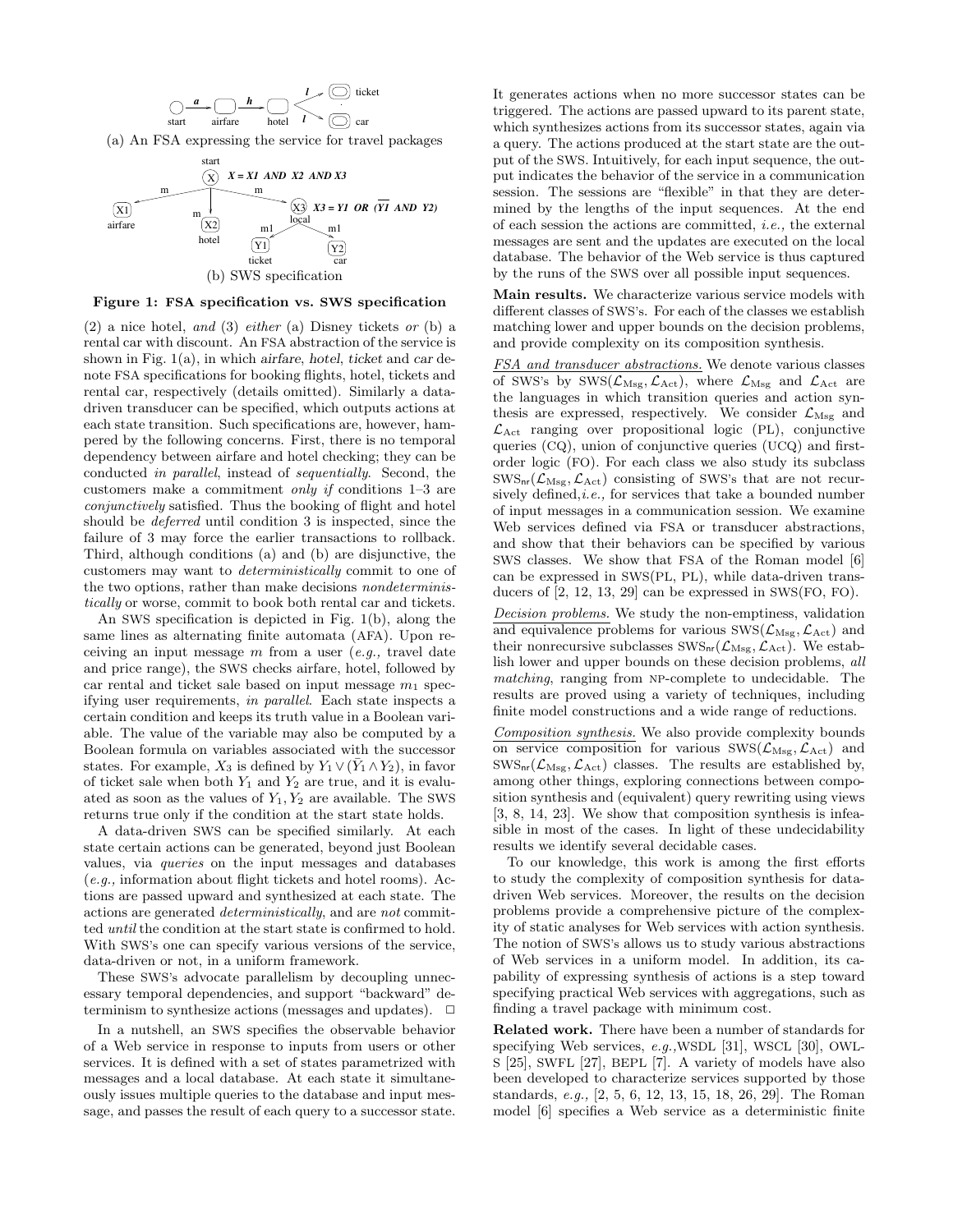state automaton (DFA). This model is not data-driven: neither queries nor database updates are considered. A notion of guarded automata [15], an extension of (nondeterministic) Mealy machine, is proposed to characterize conversation protocols. Extending the two, Colombo [5] models a service via a guarded nondeterministic finite state automaton (NFA), and incorporates world states of local databases. The model of [26] extends an NFA by directing transitions with input and output. Data-driven transducer abstractions are introduced in [2] and extended in [12, 13, 29]. Notably is the powerful model of [12, 13]. It specifies transitions and generates actions via FO queries, and supports infinite states as well as other features such as asynchronous message passing and ideal vs. lossy communication channels, which are not considered in this paper. As remarked earlier, SWS's aim to characterize FSA and transducer abstractions in a uniform framework, and emphasize synthesis of actions generated by services. To our knowledge, except the split-join operator of OWL-S [25], action synthesis does not find counterparts in FSA or transducer models. The connection between these models and SWS's will be explored in Section 3.

A variety of verification problems specified in terms of e.g., linear-time temporal first-order logic, have been studied for transducer abstractions of data-driven services [2, 12, 13, 29]. In particular, (log) equivalence and validation problems are shown undecidable for transducers defined in terms of FO queries, but they become decidable with certain restrictions, e.g., fixed database, bounded inputs, or decidable FO fragments [2, 29]. Validation problems have also been studied for conversation protocols [15, 16]. We revisit equivalence and validation analyses for SWS's in this paper.

While there has been a host of work on Web service composition, few complexity bounds are known. An EXPTIME upper bound is established in [6] on composition synthesis of services defined in the Roman model, by reduction to the satisfiability problem for propositional dynamic logic (PDL). A matching lower bound is given for the Roman model in [24]. The upper bound is proved to hold for an extension of the Roman model with lookahead operations [18]. To our knowledge, the only complexity results on composition synthesis for data-driven services are 2EXPTIME upper bounds given in [5] for special cases of services definable in Colombo, also by reduction to decision problems for PDL.

Another issue for service composition concerns orchestration [21]. It is to determine whether available services can be coordinated, without building a mediator, such that when taken together, these services deliver a requested service. We focus on composition synthesis only in this paper.

There is a close connection between SWS composition synthesis of Web services and query rewriting using views. This connection will be studied in Section 5.

Organization. Section 2 defines SWS's. Section 3 characterizes FSA and transducer abstractions with various classes of SWS's. For each of these classes, Sections 4 and 5 study the decision problems and the composition synthesis problem, respectively. Section 6 summarizes the main results and identifies open problems.

## **2. Synthesized Web Services**

In this section we define synthesized Web services (SWS's).

An overview. Given a sequence  $\mathcal{I} = I_1, \ldots, I_n$  of input messages, an SWS  $\tau$  iteratively issues queries to  $\mathcal I$  and a local database  $D$ , and produces an output relation  $\mathcal O$  denoting actions, i.e., tuples to be inserted into or deleted from D, and external messages to be sent to other services or users.

The run of the SWS  $\tau$  on  $\mathcal I$  can be illustrated using an execution tree of depth at most  $n+1$ . The tree is built topdown, starting from the root. Consider the tree of depth  $j \leq n$  constructed so far. At each leaf node v of the tree,  $\tau$ spawns  $k$  children of  $v$ , in parallel, following a transition rule; at each child  $u_i$  it issues a query to D and  $I_i$ , and stores the result in a *message register*  $\mathsf{Msg}(u_i)$ . Intuitively,  $\tau$  processes input  $I_i$  at the j-th level of the tree. The expansion of the tree proceeds at  $u_i$  except when (a)  $j = n+1$  (*i.e.*, all inputs have been processed), or (b)  $\mathsf{Msg}(u_i) = \emptyset$  (*i.e.*, the input  $I_i$ is not meaningful), or (c) no further expansion is required by the transition rule (*i.e.*,  $\tau$  reaches a "final" state). If any of the conditions are satisfied, actions are generated at  $u_i$ , via a query to D,  $I_j$  and  $\mathsf{Msg}(u_i)$ , and are stored in an *action register*  $Act(u_i)$ . The parent v of  $u_i$  generates its own actions via a query on the action registers  $Act(u_i)$  of all of its children, following a synthesis rule. The process continues until the actions at the root are generated, which are returned as the output  $O$  of the run of  $\tau$  on  $\mathcal I$  and  $D$ .

In a nutshell,  $O$  denotes the actions of  $\tau$  in response to a sequence  $\mathcal I$  of input messages in a communication session. The notion of sessions is proposed in [12], denoting runs beginning at login and ending at logout such that no database updates occur within a session. Here we adopt a more flexible notion: a session is determined by an input sequence  $\mathcal{I}$ , and the actions of  $\tau$  are committed at the end of the session. This notion of sessions suffices for the study of the decision problems and composition synthesis of SWS's, for which we consider the behaviors of an SWS in response to all possible input sequences. One can also treat a long (possibly infinite) input sequence as a list of consecutive sessions, by adding a delimiter  $#$  to indicate the end of a session, such that actions are committed whenever  $#$  is encountered.

Notations. An SWS  $\tau$  is defined on a relational schema  $\mathcal R$  for local databases  $D$ , an *input schema*  $R_{in}$  for input messages  $I$ , and an *external schema*  $R_{out}$  for output relations  $\mathcal{O}$ . To simplify the discussion, following [12, 13] we assume that the local database D remains unchanged during a run of  $\tau$  until the output actions are committed. We also assume an infinite domain D of data values, on which the local databases, input messages and output actions are defined.

To specify an input sequence  $\mathcal I$  we assume that the input schema  $R_{in}$  has a *timestamp* attribute ts of natural numbers, such that  $I_j = \{t \mid t \in \mathcal{I} \land t[t_s] = j\}$  denotes the j-th input message of  $\mathcal I$ . In other words,  $\mathcal I$  encodes an input sequence  $I_1, \ldots, I_n$ . We also assume that  $R_{in}$  and  $R_{out}$  simply consist of a single relation schema to simplify the presentation.

The SWS  $\tau$  is defined with a set  $Q$  of states to control its behavior. Associated with each state  $q \in Q$  are an *internal* message register  $\mathsf{Msg}(q)$  and an action register  $\mathsf{Act}(q)$ . We assume w.l.o.g. that  $Msg(q)$  and  $Act(q)$  store relations of schemas  $R_{in}$  and  $R_{out}$ , respectively.

The queries in the transition and synthesis rules of  $\tau$  are expressed in languages  $\mathcal{L}_{\text{Msg}}$  and  $\mathcal{L}_{\text{Act}}$ , respectively.

SWS's. Putting these together, we define SWS's as follows.

**Definition 2.1:** Over schemas  $\mathcal{R}, R_{in}, R_{out}$ , a synthesized Web service  $\tau$  in the class SWS( $\mathcal{L}_{\text{Msg}}, \mathcal{L}_{\text{Act}}$ ) is defined to be  $(Q, \delta, \sigma, q_0)$ , where Q is a finite set of states,  $q_0$  is the start state, and  $\delta$ ,  $\sigma$  are sets of transition rules and synthesis rules.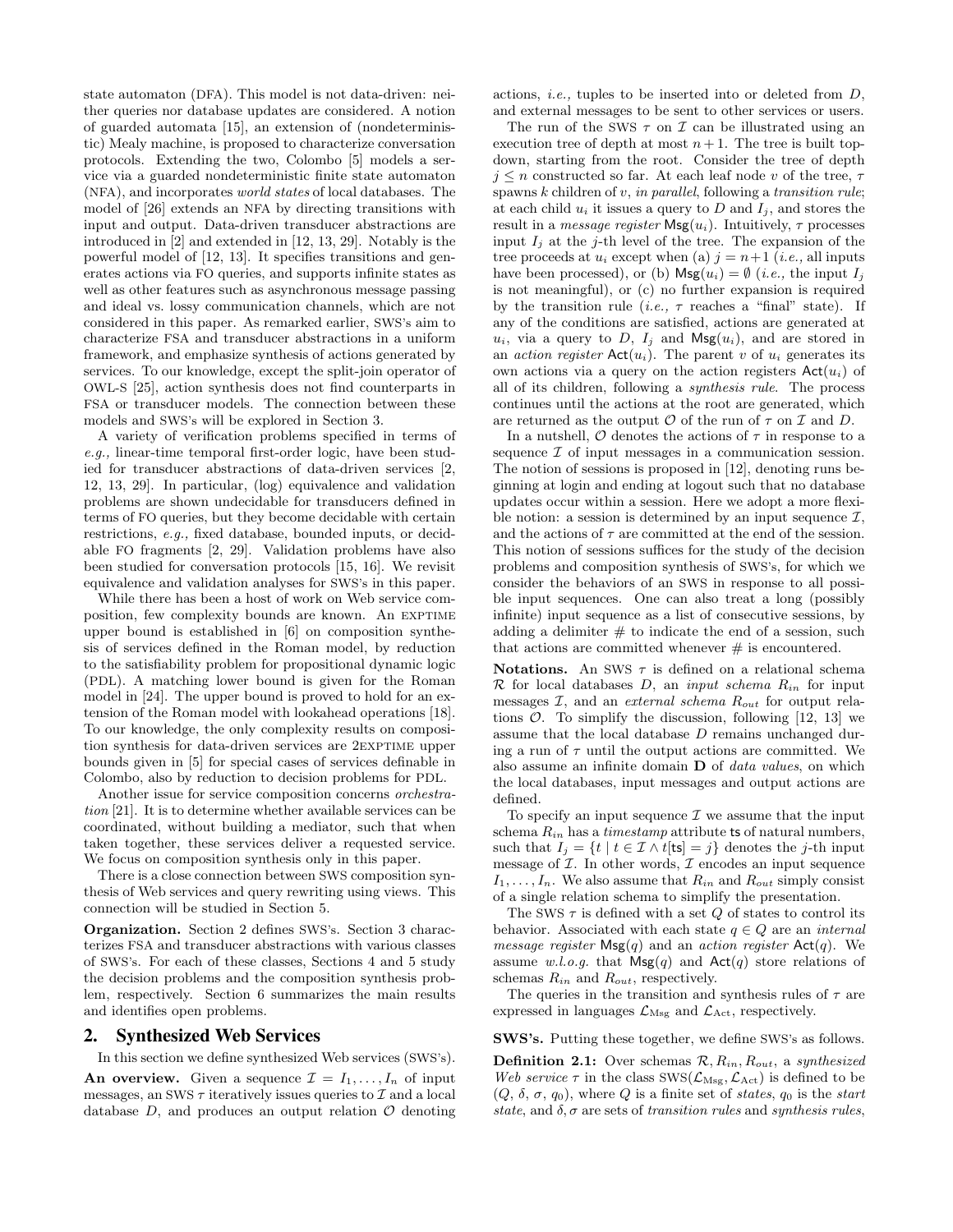respectively, such that for each  $q \in Q$ , there exist a unique transition rule  $\delta(q)$  and a unique synthesis rule  $\sigma(q)$ :

$$
\begin{array}{rcl}\n\delta(q):& q & \rightarrow & (q_1, \phi_1(\bar{x}_1)), \dots, (q_k, \phi_k(\bar{x}_k)). \\
\sigma(q):& \mathsf{Act}(q) & \leftarrow & \psi(\bar{y}).\n\end{array}
$$

Here  $q_i \in Q$ ,  $\phi_i$  is a query in  $\mathcal{L}_{\text{Msg}}$  from  $\mathcal{R}, R_{in}$ , Msg $(q)$  to  $\mathsf{Msg}(q_i); \psi \in \mathcal{L}_{\text{Act}}$  is from  $\mathsf{Act}(q_1), \ldots, \mathsf{Act}(q_k)$  to  $\mathsf{Act}(q)$  if  $k > 0$ , *i.e.*, if the RHS of  $\delta(q)$  is nonempty, and it is from  $\mathcal{R}, R_{in}$ , Msg $(q)$  to Act $(q)$  if  $k = 0$ . Note that for  $k > 0$  we allow  $\psi$  to only access previously computed action registers, while at final states  $(k = 0)$ ,  $\psi$  has access to external information stored in the local database, the current input, and its internal message register. As will be seen in Section 3, SWS's of this form are already expressive enough to express services supported by previous models. We assume that  $q_0$ does not appear in the RHS of any rule. We refer to  $q$  as the parent state of  $q_i$ , and  $q_i$  as a successor state of  $q$ .  $\Box$ Note that  $\delta(q)$  is parametrized with instances of  $\mathcal{R}, R_{in}$  and  $\mathsf{Msg}(q)$ , *i.e.*,  $\delta$  is a finite representation of infinitely many transition rules; similarly for synthesis rules  $\sigma$ . We remark

that the synthesis rules allow to model alternation in Web services, for which the need is advocated in Section 1.

Example 2.1: We define an SWS  $\tau_1 = (Q, \delta, \sigma, q_0)$  to specify the service described in Example 1.1. Assume that  $R_{in}$  consists of attributes specifying user requirements, and an additional attribute tag with values of  $a, h, t, c$ , indicating whether an  $R_{in}$  tuple is about airfare, hotel, ticket or car rental. Also assume that an  $R_{out}$  tuple is of the form  $R_{out}(\bar{x}_a, \bar{x}_b, \bar{x}_t, \bar{x}_c)$ , with attribute lists  $\bar{x}_a, \bar{x}_b, \bar{x}_t, \bar{x}_c$  for airfare, hotel, tickets and cars, respectively. Moreover, assume that R consists of relations  $R_a, R_b, R_t, R_c$  containing information about airfares, hotels, tickets or cars, respectively. The set Q of states includes  $q_0, q_a, q_h, q_c, q_t$ , and their transition and synthesis rules  $\delta$  and  $\sigma$  are given as follows:

$$
q_0 \rightarrow (q_a, \phi_a), (q_h, \phi_h), (q_t, \phi_t), (q_c, \phi_c).
$$
  
\n
$$
Act(q_0) \leftarrow \psi_0(\bar{y}), \text{ where}
$$
  
\n
$$
\phi_a(\text{tag}, \bar{x}) = R_{in}(\text{tag}, \bar{x}) \land \text{tag} = a \text{ /* similarly for } \phi_h, \phi_t, \phi_c \text{ */}
$$
  
\n
$$
\psi_0(\bar{x}_a, \bar{x}_h, \bar{x}_t, \bar{x}_c) = Act(q_a)(\bar{x}_a, \ldots, \ldots) \text{ /* for don't-care */}
$$
  
\n
$$
\land Act(q_h)(., \bar{x}_h, \ldots) \land (Act(q_t)(.,., \bar{x}_t, \bar{x}_c))
$$
  
\n
$$
\lor \neg \exists \bar{x} Act(q_t)(\bar{x}) \land Act(q_c)(.,., \bar{x}_t, \bar{x}_c))
$$
  
\n
$$
q_a \rightarrow \text{Act}(q_a) \leftarrow \psi_a(\bar{y}). \quad \text{/* similarly for } q_h, q_t, q_c \text{ */}
$$

Here  $\psi_a$  (not shown) is an FO query that accesses  $\mathsf{Msg}(q_a)$ and  $R_a$ , and returns airfares that satisfy the user's requirement. The register  $\mathsf{Msg}(q_a)$  is computed by  $\phi_a$  that simply selects input tuples for airfare; similarly for  $\phi_h$ ,  $\phi_t$  and  $\phi_c$ . Synthesis queries  $\psi_h, \psi_c$  and  $\psi_t$  (not shown) instantiate  $Act(q_h)$ ,  $Act(q_c)$  and  $Act(q_t)$  with hotel room  $(\bar{x}_h)$ , car rental  $(\bar{x}_c)$  and ticket sale  $(\bar{x}_t)$  information, respectively. The output  $\text{Act}(q_0)$  is deterministically computed by  $\psi_0$ , which synthesizes actions from successor states of  $q_0$ , in favor of sale tickets, *i.e.*, it copies  $Act(q_t)$  if it is nonempty, and takes  $Act(q_c)$  otherwise. It is nonempty only if airfares, hotels and either sale tickets or rental cars are found, as required.

One can readily extend  $\tau_1$  and define  $\tau_2$  to accommodate repeated user inquiries  $\mathcal I$  for, e.g., airfare, as follows:

$$
q_a \rightarrow (q_a, \phi_a), (q_f, \phi_a), \text{ Act}(q_a) \leftarrow \psi'_a(\bar{y}), \text{ where}
$$
  
\n
$$
\psi'_a(\bar{x}_a, \bar{x}_h, \bar{x}_t, \bar{x}_c) = \text{Act}(q_a)(\bar{x}_a, \bar{x}_h, \bar{x}_t, \bar{x}_c)
$$
  
\n
$$
\vee \neg \exists \bar{x} \text{Act}(q_a)(\bar{x}) \land \text{Act}(q_f)(\bar{x}_a, \bar{x}_h, \bar{x}_t, \bar{x}_c)
$$
  
\n
$$
q_f \rightarrow \text{Act}(q_f) \leftarrow \psi_f(\bar{y}),
$$

where  $\phi_a$  selects user requirements for airfare from input message  $I_j$  in  $\mathcal I$  as above, and  $\psi_f$  finds airfares based on user inquiry  $I_j$  by querying  $\mathsf{Msg}(q_a)$  and  $R_a$ , similar to  $\psi_a$ . The synthesis query  $\psi'_a$  is in favor of actions  $\textsf{Act}(q_a)$  that are in turn synthesized at the "recursive" state  $q_a$ ; in other words, it returns airfares that meet the latest user requirement  $I_i$ in  $\mathcal I$ , if there is any, discarding earlier inquiry results.  $\Box$ 

Runs of SWS's. Following [5, 6], we specify the run of an SWS  $\tau$  on a local database D and an input message sequence  $\mathcal I$  using a notion of execution trees. Each node v in an execution tree is labeled with a state  $q \in Q$ , a timestamp j, a message register  $\mathsf{Msg}(v)$  and an action register  $\mathsf{Act}(v)$ . Every step of the run rewrites an execution tree to another, following a step relation  $\Rightarrow_{(\tau,D,\mathcal{I})}$ .

The run starts from the root node  $r$  of an execution tree  $\xi$  labeled with  $q_0$  and  $j = 0$ , carrying  $\mathsf{Msg}(r) = \emptyset$  whereas Act(r) =  $\perp$  (undefined). For two execution trees  $\xi$  and  $\xi'$ ,  $\xi \Rightarrow_{(\tau,D,\mathcal{I})} \xi'$  if one of the following conditions holds.

Generating. If there is a leaf node v of  $\xi$  labeled q, j,  $\mathsf{Msg}(v)$ and  $\overline{\text{Act}(v)} = \bot$ ,  $\xi'$  is obtained from  $\xi$  as follows. Assume that  $\mathcal{I} = I_1, \ldots, I_n$ , and that the rules  $\delta(q)$ ,  $\sigma(q)$  are

 $q \rightarrow (q_1, \phi_1(\bar{x}_1)), \ldots, (q_k, \phi_k(\bar{x}_k)).$  Act $(q) \leftarrow \psi(\bar{y}).$ 

(1) If either  $j > n$  or  $\mathsf{Msg}(v)$  is empty, then  $\xi'$  is obtained from  $\xi$  by setting  $\text{Act}(v) = \emptyset$ . A special case is when  $q =$  $q_0$ , at the root r: even if  $Msg(r)$  is empty, we allow the construction to proceed as follows if  $\mathcal I$  is nonempty.

(2) Otherwise, if  $k > 0$ , then  $\xi'$  is obtained from  $\xi$  by spawning k children  $u_1, \ldots, u_k$  for v, in parallel. More specifically, for each  $i \in [1, k]$ , a distinct node  $u_i$  is created as the *i*-th child of v, labeled  $q_i$  and  $j+1$  such that  $\mathsf{Msg}(u_i)$ carries  $\phi_i(D, I_i, \mathsf{Msg}(v))$  but leaving  $\mathsf{Act}(u_i) = \bot$ . Here  $\phi_i(D, I_j, \mathsf{Msg}(v)) = {\{\bar{d} \mid (D, I_j, \mathsf{Msg}(v)) \models \phi_i(\bar{d})\}}.$ 

Gathering. Action register  $Act(v)$  is populated as follows.

(3) If  $k = 0$ , *i.e.*, the RHS of  $\delta(q)$  is empty and v is a leaf node, then  $\xi'$  is obtained from  $\xi$  by letting Act(v) =  $\psi(D, I_i, \mathsf{Msg}(v)),$  where  $\psi(\bar{y})$  is the query in the synthesis rule  $\sigma(q)$ , producing actions by accessing  $\mathsf{Msg}(v)$ ,  $I_i$  and D. (4) Otherwise, if for all the children  $u_1, \ldots, u_k$  of v,  $\det(u_i) \neq \perp$ , then  $\xi'$  is obtained from  $\xi$  by setting  $\text{Act}(v) = \psi(\text{Act}(u_1), \dots, \text{Act}(u_k)),$  *i.e.*, the query  $\psi$  synthesizes actions from  $Act(u_i)$ . In other words, the synthesis is halted at v until  $\mathsf{Act}(u_i)$  is available for all  $i \in [1, k]$ .

Observe that an execution tree stops spawning new nodes at v if (a) the input message  $\mathcal I$  is entirely consumed (*i.e.*,  $j > n$ , (b) it receives an empty internal message  $\mathsf{Msg}(v)$ (if  $q \neq q_0$ ), or (c) v is at a "final state" indicated by the transition rule (with an empty RHS). While the tree is generated top-down, action gathering and synthesis are conducted bottom-up. The run takes one sweep: each node is accessed at most twice, for node generation and action gathering, respectively.

**Output.** Denote by  $\Rightarrow_{(\tau,D,\mathcal{I})}^*$  the reflexive and transitive closure of  $\Rightarrow_{(\tau,D,\mathcal{I})}$ . The result of the run of the SWS  $\tau$ on  $(D,\mathcal{I})$  is an execution tree  $\xi$  such that  $r \Rightarrow^* \xi$ , where r is the root labeled  $q_0$  and timestamp 1, and there exists no node v in  $\xi$  with  $\text{Act}(v) = \bot$ . The *output* of the  $\tau$ -run, denoted by  $\tau(D,\mathcal{I})$ , is the content of the action register  $Act(r).$ 

Example 2.2: Recall the SWS  $\tau_1$  defined in Example 2.1. Given an instance  $D = (I_a, I_b, I_c, I_t)$  of the local database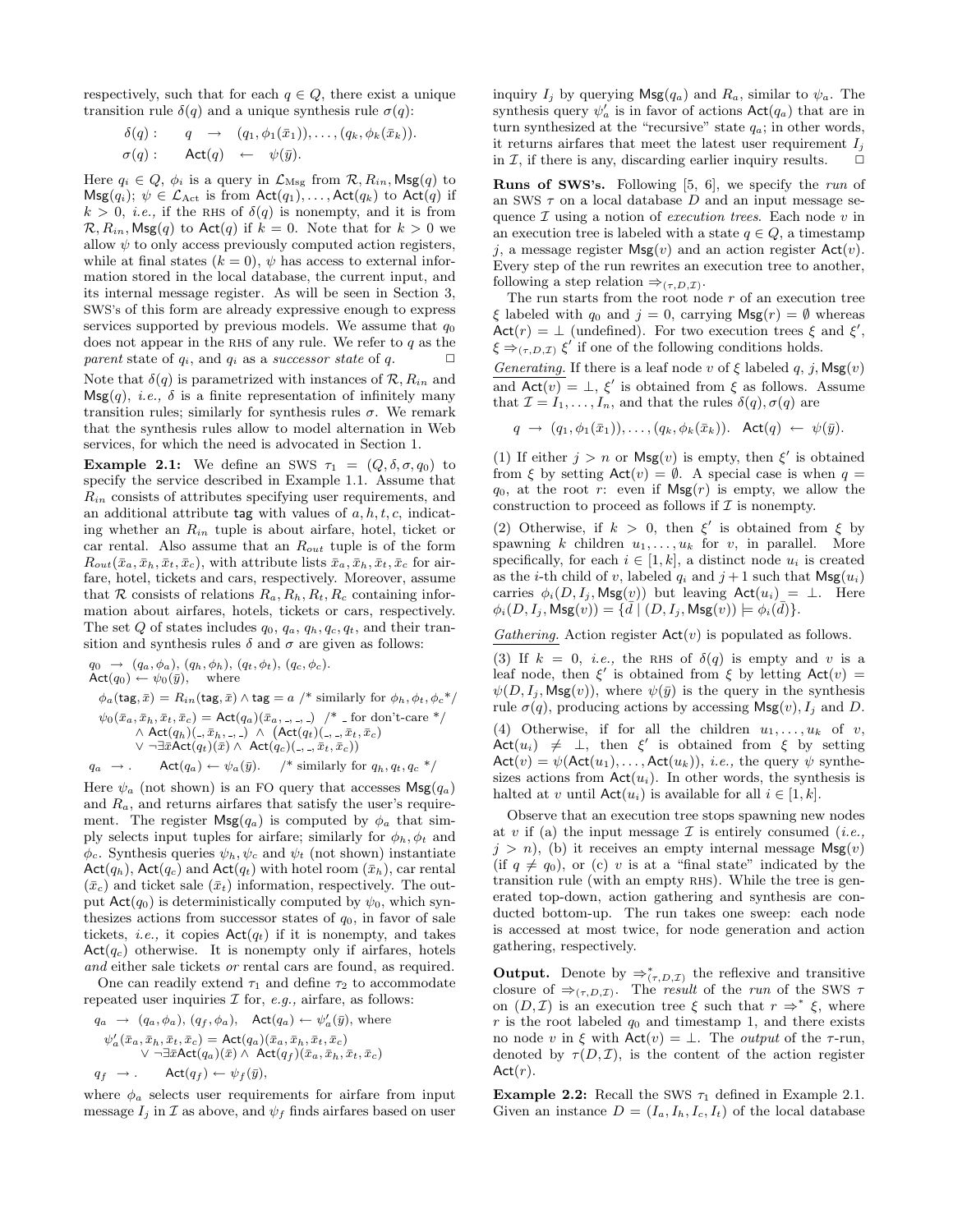schema  $\mathcal R$  and a sequence of input messages  $\mathcal I = I_1, \ldots, I_n$ , the result  $\tau_1(D, \mathcal{I})$  of the run of  $\tau_1$  is a relation that is nonempty iff the conditions 1–3 given in Example 1.1 are all satisfied. The execution tree of the run is constructed as follows, starting from the root node  $r$ . Four children  $v_a, v_b, v_t, v_c$  of r are created in parallel. The node  $v_a$  is a leaf of the tree labeled with  $ts = 1$ , state  $q_a$  and two registers. Its message register  $\mathsf{Msg}(v_a)$  is set by  $\phi_a(I_1)$  with input tuples for airfare, followed by the instantiation of the action register  $\mathsf{Act}(v_a)$  by  $\psi_a(I_a, \mathsf{Msg}(v_a))$  with tuples for booking flights that meet the user request, if any; similarly for  $v_h, v_t$  and  $v_c$ . As soon as values are assigned to Act( $v_a$ ), Act( $v_h$ ), Act( $v_t$ ) and Act( $v_c$ ), the synthesis query  $\psi_0(\mathsf{Act}(v_a),\mathsf{Act}(v_h),\mathsf{Act}(v_c),\mathsf{Act}(v_t))$  populates  $\mathsf{Act}(r)$ , as described in Example 2.1. The content of register  $Act(r)$ is the output. Here  $I_2, \ldots, I_n$  are not consumed by  $\tau_1$ ; *i.e.*, it suffices for  $\tau_1$  to produce output when  $\mathcal I$  consists of a single input message.

Note that the synthesis query  $\psi_0$  makes a deterministic decision between  $\text{Act}(v_c)$  and  $\text{Act}(v_t)$ , and it specifies a conjunctive condition on reservations of flight, hotel and local arrangement (either car rental or tickets). To simplify the discussion, while user requests for flight, hotel, tickets and cars are usually given in different input relations, we encode them in a single relation.

The SWS  $\tau_2$  behaves similarly, except that it can accept an input sequence  $\mathcal{I} = I_1, \ldots, I_n$  of an unbounded length n. Here below  $v_a$  is a chain of node pairs  $(v_j, f_j)$ , which indicate the processing of user inquiry  $I_j$  for airfare, for  $j \in [2, n]$ . The synthesis query  $\psi_a$  assures that the nonempty  $\mathsf{Act}(f_i)$ with the largest j is used to populate  $Act(v_a)$ .

SWS classes. To characterize prior models developed for specifying Web services, we study various  $\text{SWS}(\mathcal{L}_{\text{Msg}}, \mathcal{L}_{\text{Act}})$ classes, where  $\mathcal{L}_{\text{Msg}}$  and  $\mathcal{L}_{\text{Act}}$  are the languages for expressing queries embedded in transition and synthesis rules, respectively. As suggested by condition (3) in the definition of execution trees, we assume  $\mathcal{L}_{\text{Act}}$  to be at least as expressive as  $\mathcal{L}_{\text{Msg}}$ , but also consider special cases when  $\mathcal{L}_{\text{Act}}$  is not as powerful as  $\mathcal{L}_{\text{Msg}}$ . In particular, we study the following classes: SWS(FO, FO), SWS(CQ, UCQ) and SWS(PL, PL), for first-order logic (FO), conjunctive queries (CQ), union of conjunctive queries (UCQ), and propositional logic (PL), with '=' and inequality ' $\neq$ ' in CQ and UCQ. For example,  $\tau_1, \tau_2$  given in Example 2.1 are in SWS(FO, FO). We do not consider SWS(CQ, CQ) since not many interesting services can be specified in the absence of union in synthesis rules.

As will be seen shortly, Web services of the Roman model [6] can be modeled as a special case of SWS(PL, PL). Unlike CQ, UCQ or FO, a PL-formula is defined over propositional variables. An SWS  $\tau$  in SWS(PL, PL) aims to specify a service that is not data-driven, i.e., on empty local databases. An input message  $I_i$  of  $R_{in}$  for  $\tau$  is a truth assignment, represented as a set of propositional variables such that a variable X is true iff  $X \in I_i$ . Note that a sequence  $\mathcal I$  of  $R_{in}$ instances can encode a string over an alphabet found in FSA abstractions of Web services. Message and action registers, as well as output  $\mathcal O$  of  $\tau$  consist of a single truth value true or false, along the same lines as FSA abstractions.

For each  $\text{SWS}(\mathcal{L}_{\text{Msg}}, \mathcal{L}_{\text{Act}})$ , we also study its subclass  $\text{SWS}_{\text{nr}}(\mathcal{L}_{\text{Msg}}, \mathcal{L}_{\text{Act}})$  consisting of all *nonrecursive* SWS's, defined in terms of a notion of dependency graphs as follows. The *dependency graph*  $G_{\tau}$  of an SWS  $\tau$  is a graph in which each  $q \in Q$  is a distinct node, and there is an edge from q to  $q_i$  iff  $q_i$  is in the RHS of the transition rule of q. An SWS  $\tau$  is said to be *recursive* if the graph  $G_{\tau}$  is cyclic. For instance,  $\tau_2$  of Example 2.1 is recursive, but  $\tau_1$  is nonrecursive. Nonrecursive SWS's aim to model services that respond to a user input within a bounded number of computation steps. As will be seen in Section 5, a nonrecursive SWS may be repeatedly invoked by a composite service (mediator) for an unbounded number of times to process various inputs.

#### **3. Specifying Web Services as SWS's**

In this section we show that the behaviors of Web services defined in terms of FSA or transducer abstractions can be specified by various SWS classes. We consider two representative models: the Roman model [6] and the peer model of [13]. The Roman model is an FSA abstraction for specifying non-data-driven services, and peers of [13] are a transducer abstraction for specifying data-driven Web services.

For each of these models, we identify an SWS class  $S$  and give two functions  $f_{\tau}$  and  $f_{I}$ , such that (a) for each service  $ω$  defined in the model,  $f_\tau(ω)$  is an SWS  $\tau$  in  $\mathcal{S}$ , and (b) for any input sequence  $\mathcal I$  of  $\omega$ ,  $f_I(\mathcal I)$  is an input sequence  $\mathcal I$  for  $\tau$ such that for any local database  $D, \tau(D, \mathcal{I})$  yields the same output as  $\omega$  on  $\mathcal I$  and  $D$ .

The Roman model [6]. A service in the model is expressed as a DFA (or an NFA for a composite service), in which the alphabet is interpreted as a set of actions. It takes a string over the alphabet and returns true if the string leads to a final state, indicating that the service legally terminates.

One can define a function  $f_{\tau}$  that, given such a DFA  $\omega$ , derives  $\tau$  in SWS(PL, PL). The SWS  $\tau$  includes all the states of  $\omega$  and an additional  $q_f$ . The transition rule for each state q from  $\omega$  collects all transition rules for q in  $\omega$ :  $q \rightarrow$  $(q_1, \phi_1), \ldots, (q_k, \phi_k), [ (q_f, \phi_f)],$  where  $q \to q_i$  is a transition in  $\omega$  upon receiving a letter  $a_i$ , and  $\phi_i$  simply checks whether the input message is  $a_i$ ; moreover, if q is a final state, it has  $q_f$  as a successor state, for which  $\phi_f$  checks whether the input is a special delimiter  $#$ . The synthesis rule for  $q_f$  is  $Act(q_f) \leftarrow \mathsf{Msg}(q_f)$ , while the synthesis query for q is the disjunction of  $\text{Act}(q_i)$  of all  $q_i$ . The function  $f_I$  is defined such that given a string  $\mathcal I$  over the alphabet, it derives  $\mathcal I$ that augments each letter with its index in  $\mathcal I$  and adds the delimiter  $\#$  to the end of  $\mathcal I$ . One can easily see that for any  $\mathcal{I}, \omega(\mathcal{I}) = \tau(D, \mathcal{I})$ , where D is an empty local database. Note that  $\tau$  only needs disjunction in its synthesis rules.

One can also define  $\tau$  in SWS(CQ,UCQ) that returns the empty set if  $\mathcal I$  is not accepted by  $\omega$ , and the same I otherwise. That is,  $\tau$  defers the commitment of the actions until it confirms that all actions in  $\mathcal I$  can be legally conducted.

The peer model [13]. A peer of [13] is characterized by (1) a local database  $D$  that is fixed during execution; (2) a set S of *state* relations keeping track of updates to  $D$ ; (3) a set I of user input relations; (4) a set  $A$  of action relations; (5) a set of in-queues  $\mathcal{Q}_i$  and out-queues  $\mathcal{Q}_o$ , in which elements are input and output message relations from and to other services, respectively; and (6) a set of rules defined as FO queries on  $D, \mathcal{S}, \mathcal{Q}_i$ , current and previous  $\mathcal{I}$ . At each step the peer uses the rules to produce actions, updates and output messages to be included in  $\mathcal{A}, \mathcal{S}$  and  $\mathcal{Q}_o$ , respectively.

A function  $f_{\tau}$  can be defined that derives from a peer  $ω$  an SWS  $τ$  in SWS(FO, FO). The SWS  $τ$  encodes  $I$  and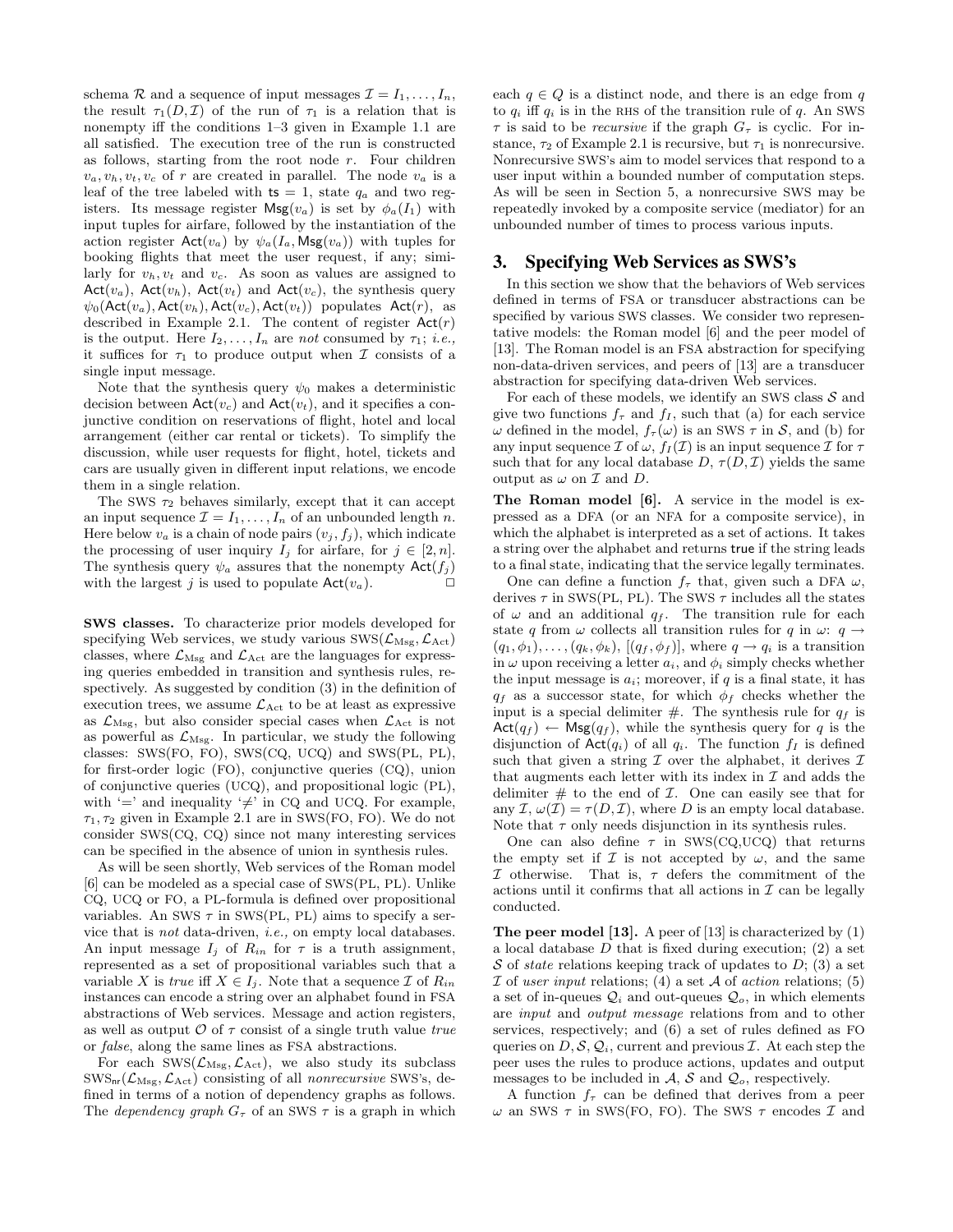|                               | Non-emptiness    | Validation        | Equivalence         |
|-------------------------------|------------------|-------------------|---------------------|
| $SWS_{nr}(FO, \overline{FO})$ | undecidable      | undecidable       | undecidable         |
| SWS(CQ, UCQ)                  | EXPTIME-complete | undecidable       | undecidable         |
| $SWS_{nr}(CQ, UCQ)$           | PSPACE-complete  | NEXPTIME-complete | CONEXPTIME-complete |
| SWS(PL, PL)                   | PSPACE-complete  | PSPACE-complete   | PSPACE-complete     |
| $SWS_{nr}(PL, PL)$            | NP-complete      | NP-complete       | con-complete        |

Table 1: Complexity of decision problems

 $\mathcal{Q}_i$  in terms of a single input schema  $R_{in}$ , and  $\mathcal{S}, \mathcal{A}$  and  $Q_o$  with a single  $R_{out}$ . It is recursively defined, with three states  $q_0, q_s, q_f$ . The transition rule for  $q_f$  has an empty RHS, while for  $q_0, q_s$ , they are  $q_0 \rightarrow (q_s, \phi), (q_f, \phi)$  and  $q_s \rightarrow$  $(q_s, \phi), (q_f, \phi)$ , where  $\phi$  is an FO query that combines all queries in the rules of  $\omega$ . The synthesis rule for  $q_f$  copies the query result to the output; the synthesis rules for  $q_0$  and  $q_s$  take unions of actions generated by their successor states.

The peer  $\omega$  produces an output at each step of execution. To cope with this interactive behavior, we define function  $f_I$  such that for each input sequence  $\overline{I} = I_1, \ldots, I_n$  for  $\omega$ , it returns  $\mathcal{I} = I_1, \#, I_1, I_2, \#, \ldots, \#, I_1, \ldots, I_n, \#$ . The SWS  $\tau$ produces an output whenever a delimiter  $#$  is encountered. Then for any  $\overline{I}$  and any database  $D, \tau(D, \mathcal{I})$  yields the same output as  $\omega(\bar{I}, D)$  at each step  $j \in [1, n]$ .

Other models. As observed in [13], services supported by the Colombo model [5] or expressed as guarded automata of [15] can also be expressed as peers of [13]. As a result, one can also use SWS(FO, FO) to study the behaviors of the Colombo services and guarded automata [15].

#### **4. Complexity of Synthesized Web Services**

In this section we investigate static analyses of SWS's. For a class  $\text{SWS}(\mathcal{L}_{\text{Msg}}, \mathcal{L}_{\text{Act}})$ , we study the following decision problems. As remarked in Section 1, these problems are of both theoretical and practical interest.

• The non-emptiness problem is to determine, given an SWS  $\tau$  in the class defined over a database schema  $\mathcal R$  and an input schema  $R_{in}$ , whether there exist an instance D of R and a sequence  $\mathcal I$  of  $R_{in}$  instances such that  $\tau(D,\mathcal I)$  is nonempty. That is, whether or not  $\tau$  can generate actions at all.

• The validation problem is to determine, given  $\tau$  in the class over  $\mathcal R$  and  $R_{in}$ , and an instance  $\mathcal O$  of its external schema  $R_{out}$ , whether or not there exist an instance D of R and a sequence I of  $R_{in}$  instances such that  $\tau(D,\mathcal{I})=\mathcal{O}$ . That is, whether  $\tau$  is capable of producing the desired actions.

• The equivalence problem is to determine, given two SWS's  $\tau_1$  and  $\tau_2$  in this class, both defined over the same  $\mathcal{R}$ ,  $R_{in}$  and  $R_{out}$ , whether or not  $\tau_1(D, \mathcal{I}) = \tau_2(D, \mathcal{I})$  for all instances D of R and sequences T of  $R_{in}$  instances. With a cost model, the equivalence analysis helps users decide what service to choose from a set of available services.

We establish matching complexity bounds on these problems for the SWS classes given in Section 2, recursive or not. The results are summarized in Table 1. They tell us the following. First, for nonrecursive  $\text{SWS}_{\text{nr}}(\text{FO}, \text{FO})$  all these problems are already beyond reach. Second, while compiletime equivalence and validation analyses are still infeasible for SWS(CQ, UCQ), they are decidable for  $\text{SWS}_{nr}(\text{CQ},$ UCQ) in CONEXPTIME and NEXPTIME, respectively. That is, the absence of recursion makes our lives easier, although still not easy enough. Third, the equivalence problem for SWS(PL, PL) has the same complexity as its NFA and AFA counterparts, and its emptiness analysis is no harder than that for AFA.

Theorem 4.1: The non-emptiness, validation and equivalence problems are

- 1. undecidable for SWS(FO, FO) and SWSnr(FO, FO);
- 2. exptime-complete, undecidable and undecidable for  $SWS(CQ, UCQ);$  but for  $SWS_{nr}(CQ,UCQ)$  they become pspace-complete, nexptime-complete and conexptime-complete, respectively;
- 3. pspace-complete for SWS(PL,PL); for SWSnr(PL,PL) these problems become NP-complete, NP-complete and conplete, respectively.

PROOF.  $(1)$  For SWS<sub>nr</sub>(FO, FO), the undecidability of these problems is proved by reduction from the satisfiability problem for FO queries, which is undecidable (cf. [1]).

(2) For SWS(CQ, UCQ), the validation and equivalence problems are shown undecidable by reduction from the non-emptiness problem for deterministic finite 2-head machines, which is undecidable [28]. The lower bound on nonemptiness analysis is by reduction from the problem for deciding whether a single ground fact, single rule datalog program (sirup) accepts a goal, an EXPTIME-complete problem [19]. Its upper bound is by reduction to the emptiness problem for a form of tree automata [8] that characterize the execution trees of SWS's; while the latter can be checked in ptime, the reduction takes EXPTIME.

For  $\text{SWS}_{\text{nr}}(\text{CQ}, \text{UCQ})$ , we show the lower bound on nonemptiness analysis by reduction from Q3SAT, a pspacecomplete problem (cf. [17]), and the upper bound by giving a pspace checking algorithm. The lower bound on the equivalence problem is by reduction from the problem for checking whether a nondeterministic Turing machine (NTM) halts in exponential steps on a given input. Similarly we prove the lower bound on validation analysis. We develop a conexptime checking algorithm for  $\text{SWS}_{nr}(\text{CQ}, \text{UCQ})$  equivalence, by extending the containment algorithm of [22] for nonrecursive datalog with inequality. We show that validation analysis is in NEXPTIME by establishing a small model property: given an SWS  $\tau$  and output  $\mathcal{O}$ , if there exist a database D and an input sequence T such that  $\tau(D,\mathcal{I})=\mathcal{O}$ . then there exist such  $D$  and  $\mathcal I$  bounded by an exponential in the size of  $\mathcal O$  and  $\tau$ . Since evaluating  $\tau$  on such a  $(D,\mathcal I)$ and checking whether  $\tau(D,\mathcal{I})=\mathcal{O}$  are both in EXPTIME, a nexptime algorithm is immediate.

(3) For SWS(PL, PL), the non-emptiness problem coincides with the validation problem, and is PTIME-equivalent to the complement of the equivalence problem. The lower bound on the non-emptiness problem follows from the pspace lower bound on the emptiness problem for AFA [32], which can be expressed in  $SWS(PL, PL)$ , in PTIME. For the upper bound, one can check non-emptiness in pspace along the same lines as AFA non-emptiness checking.

For  $SWS_{nr}(PL, PL)$ , the lower bound is proved by reduction from SAT, which is NP-complete (cf. [17]), and the upper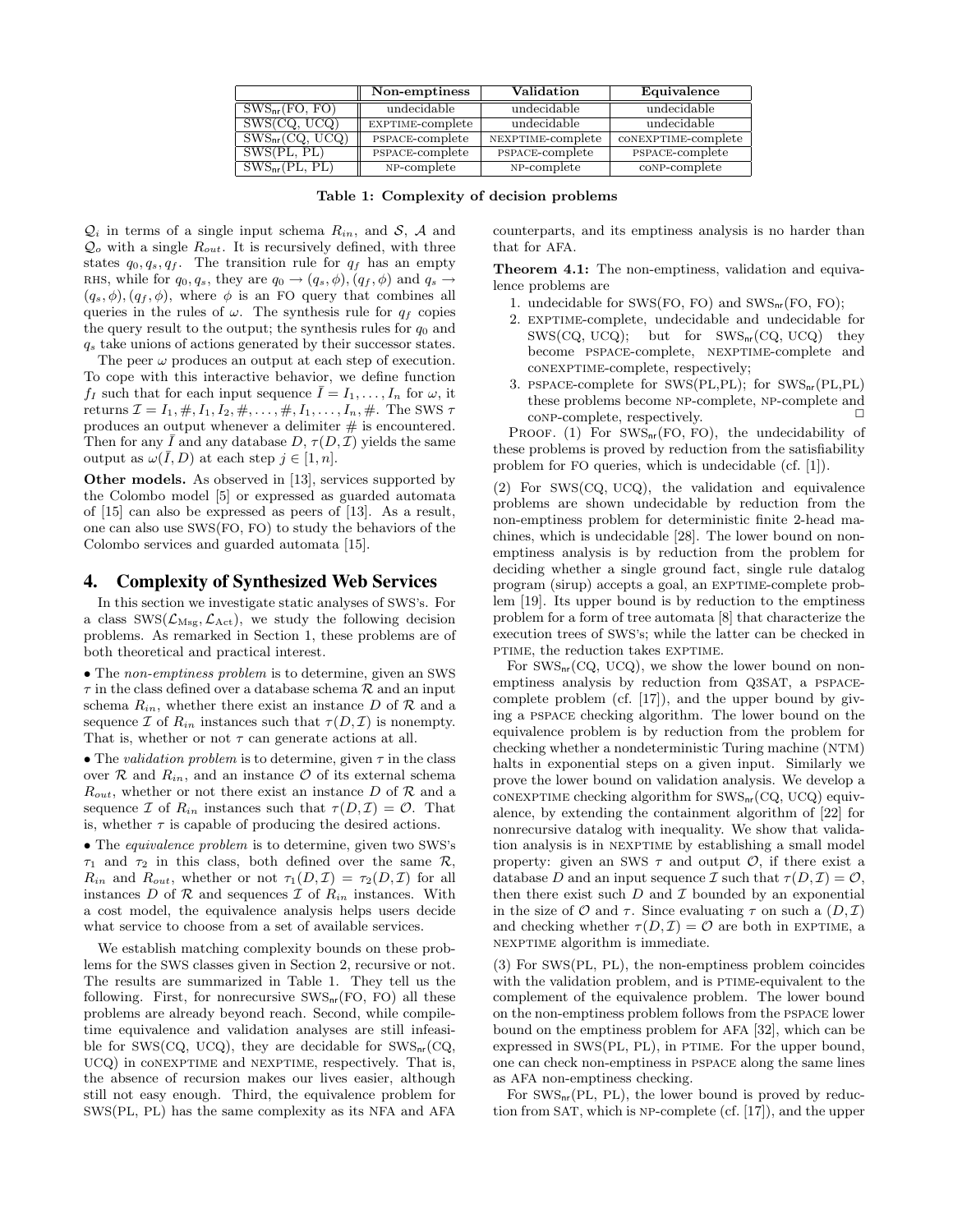bound by noting that the non-emptiness checking algorithm for SWS(PL, PL) is in NP on nonrecursive SWS's.  $\square$ 

Special cases. For services defined as NFA (resp. DFA) in, e.g., the Roman model, the complexity on the equivalence and non-emptiness problems is known to be pspacecomplete (resp. nlogspace-complete) and nlogspacecomplete, respectively [32]. Note that the validation problem studied here is quite different from the membership problem for NFA (resp. DFA). We remark that for SWS(PL, PL) and for services defined as NFA (resp. DFA), the validation problem coincides with the non-emptiness problem. In contrast, it is entirely different from non-emptiness for data-driven services in SWS(FO, FO) and SWS(CQ, UCQ).

## **5. Composition Synthesis**

We next focus on composition synthesis of SWS's. We first formalize the notion of SWS mediators, and then provide complexity bounds on composition synthesis for various classes of SWS's identified in Section 2. Our main conclusion is that the composition synthesis problem is nontrivial: it is undecidable or highly intractable for data-driven or recursive SWS's. In light of the undecidability results we identify decidable cases of data-driven or recursive SWS's.

#### 5.1 SWS Mediators and Composition

A mediator coordinates available services by routing the output of one service to the input of another, in order to deliver a requested service by invoking available services as component services [7, 5]. It receives and redirects messages, but does not directly access local databases. An SWS mediator also synthesizes actions produced by component services.

We parametrize SWS mediators with languages  $\mathcal{L}_{\text{Act}}$  for expressing action synthesis. For a fixed  $\mathcal{L}_{\text{Act}}$ , we define a class of mediators, denoted by  $MDT(\mathcal{L}_{Act})$ , in the same way as SWS's except that component services are embedded in transition rules and are treated as "oracle queries".

**Definition 5.1:** Over a set  $S$  of available SWS's defined on schemas  $\mathcal{R}, R_{in}, R_{out}$ , an SWS mediator in MDT( $\mathcal{L}_{\text{Act}}$ ) is defined to be  $\pi = (Q, \delta, \sigma, q_0)$ , where Q and  $q_0$  are as given in Definition 2.1, and  $\delta$  is a set of *transition rules* such that for each  $q \in Q$ , there exists a unique rule of the form

$$
q \rightarrow (q_1, \text{eval}(\tau_1)), \dots, (q_k, \text{eval}(\tau_k)).
$$

Here  $q_i \in Q$ ,  $\tau_i \in S$ , where  $\tau_i$  is referred to as a *component* service of  $\pi$ , and eval $(\tau_i)$  is an evaluation operator whose semantics will be explained below. The synthesis rule  $\sigma(q)$ is defined via a query  $\psi \in \mathcal{L}_{\text{Act}}$  as in SWS's, except that if  $k = 0$ ,  $\psi$  is from  $\mathsf{Msg}(q)$  to  $\mathsf{Act}(q)$  without accessing database and input.

To simplify the presentation we assume that SWS's in S are defined over the same input, external and database schemas  $\mathcal{R}, R_{in}$  and  $R_{out}$ . This does not lose generality for composition synthesis since one can take  $R$  as the collection of local database schemas of all component SWS's in S, and unify  $R_{in}$  (resp.  $R_{out}$ ) by e.g., taking outer union of input (resp. external) relations of SWS's in S.

**Runs of mediators.** Like SWS's, a mediator  $\pi$  takes as input an instance  $D$  of the database schema  $\mathcal R$  and a sequence  $\mathcal I$  of instances of the input schema  $R_{in}$ ; the run of  $\pi$ on  $(D, \mathcal{I})$  returns an instance of the external schema  $R_{out}$ . A step relation  $\Rightarrow_{(\pi,D,\mathcal{I})}$  is defined for runs of  $\pi$  as for SWS's.

There are, however, subtle differences in the run of  $\pi$  on D and *I*. More specifically, for execution trees  $\xi$  and  $\xi'$ , cases (2) and (3) of the transition  $\xi \Rightarrow_{(\pi,D,\mathcal{I})} \xi'$  described in Section 2 are now modified as follows. Consider a leaf node v in  $\xi$ , labeled with q, j, Msg(v) and Act(v) =  $\bot$ . Assume that  $\mathcal{I} = I_1, \ldots, I_n$ , and that  $\delta(q)$  and  $\sigma(q)$  are

$$
q \rightarrow (q_1, \text{eval}(\tau_1)), \ldots, (q_k, \text{eval}(\tau_k)), \text{ Act}(q) \leftarrow \psi(\bar{y}).
$$

(2) If  $k > 0$ , then as before,  $\xi'$  is obtained from  $\xi$  by spawning k children  $u_1, \ldots, u_k$  for v, in parallel, such that for each  $i \in [1, k]$ , a distinct node  $u_i$  is created as the *i*-th child of v, labeled with  $q_i$  and  $\text{Act}(u_i) = \perp$ . In contrast to its SWS counterpart, here  $\mathsf{Msg}(u_i)$  is instantiated with the result of eval( $\tau_i$ ). That is, eval( $\tau_i$ ) is equal to  $\tau_i(D, \mathcal{I}^j)$  of the component SWS  $\tau_i$  on D and  $\mathcal{I}^j$ , where  $\mathcal{I}^j = I_j, \ldots, I_n$ . That is,  $\tau_i$  operates on  $I_j, \ldots, I_n$ , runs to completion, and its output is used as the internal message of  $u_i$ . Moreover, in the run of  $\tau_i$ , the message register of the start state of  $\tau_i$  is instantiated with  $Msg(v)$ . Furthermore,  $u_i$  is labeled with timestamp  $l_i + 1$ , where  $l_i$  is the maximum timestamp in the result execution tree of the run of  $\tau_i$  on  $(D, \mathcal{I}^j)$ . In other words,  $I_{l,i+1}$  indicates the first input message that has not been "consumed" by the run of  $\tau_i$ .

(3) If  $k = 0$ , then the synthesis query  $\psi$  can access  $\mathsf{Msg}(v)$  but neither the database D nor the input message  $I_j, i.e., \xi'$  is obtained from  $\xi$  by letting  $\mathsf{Act}(v) = \psi(\mathsf{Msg}(v)).$ 

The rest of the run is defined as for SWS's, as described in Section 2. The commitment of actions produced by the component services is deferred to the end of the run of  $\pi$ . The output of the run of  $\pi$  on  $(D,\mathcal{I})$  is denoted by  $\pi(D,\mathcal{I})$ .

We can compare SWS's and mediators as follows. Consider a mediator  $\pi$  over a set of component SWS's defined on schemas  $\mathcal{R}, R_{in}, R_{out}$ , and an SWS  $\tau$  defined on the same  $\mathcal{R}, R_{in}, R_{out}$ . We say that  $\pi$  and  $\tau$  are *equivalent*, denoted by  $\pi \equiv \tau$ , if  $\pi(D, \mathcal{I}) = \tau(D, \mathcal{I})$  for any instance D of R and any input sequence  $\mathcal I$  of  $R_{in}$  instances.

We study  $MDT(\mathcal{L}_{Act})$  for  $\mathcal{L}_{Act}$  ranging over PL, UCQ and FO. We denote by  $MDT_{nr}(\mathcal{L}_{Act})$  the class of nonrecursive mediators in  $MDT(\mathcal{L}_{Act})$  defined in the same way as their nonrecursive SWS counterparts. Note that component SWS's embedded in a nonrecursive mediator may be recursive.

Example 5.1: Recall SWS  $\tau_1$  and  $R_{out}(\bar{x}_a, \bar{x}_b, \bar{x}_t, \bar{x}_c)$  from Example 2.1. Suppose that we are given a set  $S$  of component services consisting of  $\tau_a$  for flight reservations,  $\tau_{hc}$ for reserving both hotel rooms and rental cars, and  $\tau_{ht}$  for reserving both hotel and Disney tickets. One can define a mediator  $\pi_1 = (Q_1, \delta_1, \sigma_1, q_1)$ , where  $Q_1 = \{q_1, q_a, q_{hc}, q_{ht}\},$ and transition and synthesis rules  $\delta_1$  and  $\sigma_1$  are as follows.

$$
q_1 \rightarrow (q_a, \text{eval}(\tau_a)), (q_{hc}, \text{eval}(\tau_{hc})), (q_{ht}, \text{eval}(\tau_{ht})),
$$
  
\n
$$
\text{Act}(q_1) \leftarrow \psi_1(\bar{y}), \text{ where}
$$
  
\n
$$
\psi_1(\bar{x}_a, \bar{x}_h, \bar{x}_t, \bar{x}_c) = \text{Act}(q_a)(\bar{x}_a, \ldots, \ldots) \land
$$
  
\n
$$
(\text{Act}(q_{ht})(\ldots, \bar{x}_h, \bar{x}_t, \bar{x}_c) \lor
$$
  
\n
$$
\neg \exists \bar{y} \text{ Act}(q_{ht})(\bar{y}) \land \text{Act}(q_{hc})(\ldots, \bar{x}_h, \bar{x}_t, \bar{x}_c))
$$
  
\n
$$
q_a \rightarrow \ldots \text{ Act}(q_a) \leftarrow \psi_a(\bar{y}) \quad \text{/* similarly for } q_{hc} \text{ and } q_{ht} \not\text{*/}
$$
  
\nwhere  $\psi_a(\bar{x}_a, \ldots, \ldots) = \text{Msg}(q_a)(\bar{x}_a, \ldots, \ldots)$ 

Here  $\tau_a$  is invoked by  $q_1$  to find airfares, and its output is used to instantiate  $Act(q_a)$ ; similarly for  $\tau_{hc}$  and  $\tau_{ht}$ . The outputs of these component services are synthesized by  $\psi_1$ , which is in favor of Disney tickets. One can verify that  $\tau_1$ and  $\pi_1$  are equivalent provided that (a)  $\tau_a$  finds all flights that  $\phi_a$  of Example 2.1 can find, (b) both  $\tau_{hc}$  and  $\tau_{ht}$  find all hotel rooms that  $\phi_a$  finds, and (c)  $\tau_{ht}$  (resp.  $\tau_{hc}$ ) finds all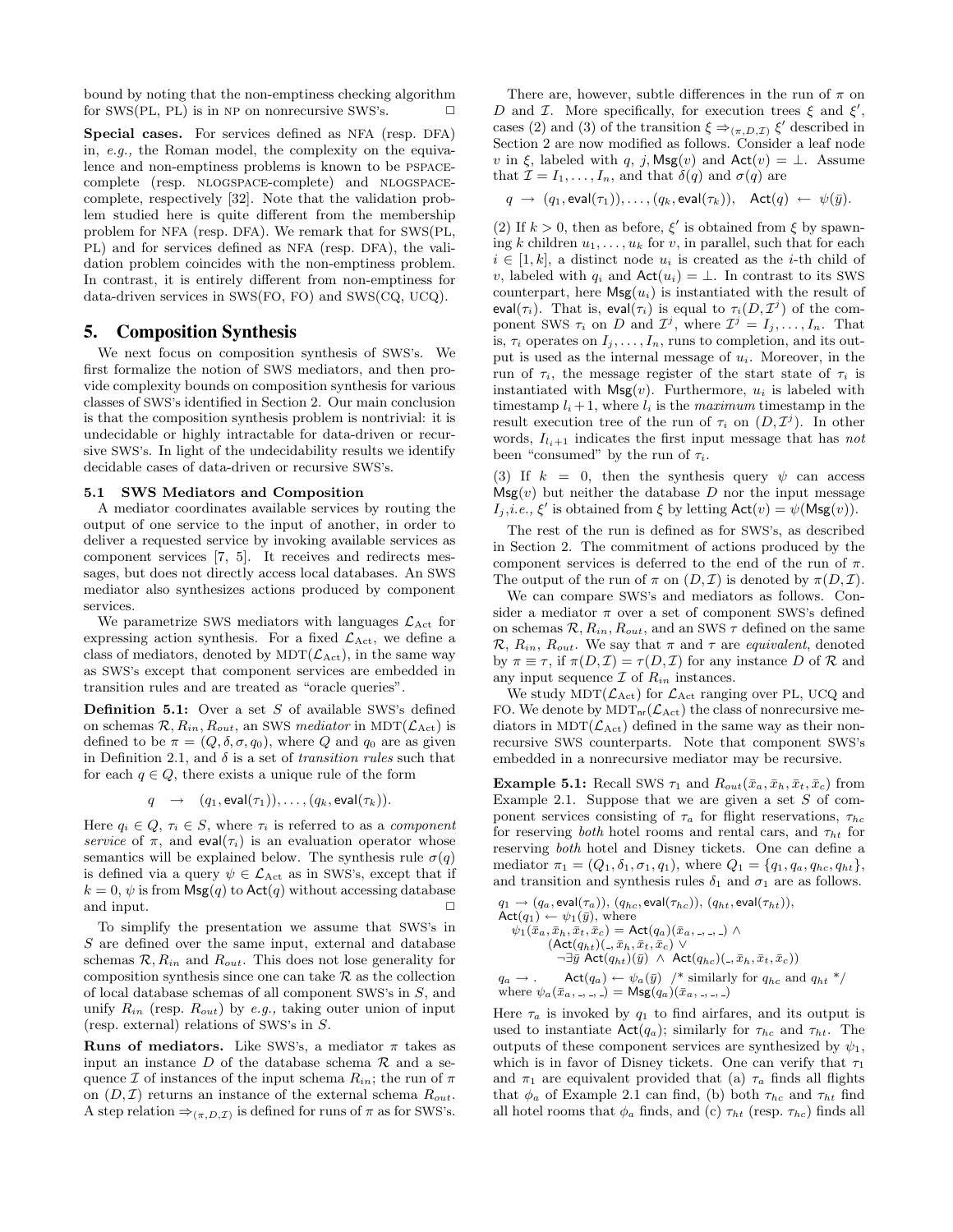tickets (resp. cars) that  $\phi_t$  (resp.  $\phi_c$ ) finds, and vice versa. This mediator is in the class  $MDT_{nr}(FO)$ .

Composition synthesis. In the reminder of the section we study the following family of composition synthesis problems, referred to CP( $\mathcal{G}, \mathcal{M}, \mathcal{C}$ ), where  $\mathcal{G}, \mathcal{M}$  and  $\mathcal{C}$  are called the goal (user-requested) service, mediator and component (available) service classes, respectively. Here  $\mathcal G$  and  $\mathcal C$  are either SWS( $\mathcal{L}_{\text{Msg}}, \mathcal{L}_{\text{Act}}$ ) or SWS<sub>nr</sub>( $\mathcal{L}_{\text{Msg}}, \mathcal{L}_{\text{Act}}$ ), and M is either MDT( $\mathcal{L}_{\text{Act}}$ ) or MDT<sub>pr</sub>( $\mathcal{L}_{\text{Act}}$ ). We consider ( $\mathcal{L}_{\text{Mse}}$ ,  $\mathcal{L}_{\text{Act}}$ ) ranging over (PL, PL), (CQ, UCQ) and (FO, FO).

Given a goal SWS  $\tau \in \mathcal{G}$  and a finite set  $S \subset \mathcal{C}$  of component services, all defined over the same schemas  $\mathcal{R}, R_{in}$ and  $R_{out}$ , CP( $\mathcal{G}, \mathcal{M}, \mathcal{C}$ ) is to determine whether or not there exists a mediator  $\pi \in \mathcal{M}$  over S such that  $\pi \equiv \tau$ .

#### 5.2 Complexity of Composition Synthesis

There is a connection between SWS composition and query rewriting using views. For a fixed relational query language  $\mathcal{L}$ , the problem of equivalent query rewriting using views (cf. [20]) is to determine, given a query  $\psi \in \mathcal{L}$  and a set of view definitions  $V$  in  $\mathcal{L}$ , whether or not there exists an equivalent rewriting of  $\psi$ , i.e., a query  $\psi' \in \mathcal{L}$  such that  $\psi$  and  $\psi'$  are equivalent, and  $\psi'$  accesses only relations in  $\mathcal{V}$ . A query  $\psi'$  is referred to as a *maximally-contained* rewriting of  $\psi$  if  $\psi'$  is contained in  $\psi$ ,  $\psi'$  accesses only relations in  $\mathcal{V}$ , and there exists no  $\psi_1 \in \mathcal{L}$  such that  $\psi'$  is contained in  $\psi_1$ ,  $\psi_1$  is contained in  $\psi$ , and  $\psi_1$  accesses only relations in  $V.$  For  $\mathcal L$  ranging over datalog, UCQ, CQ and regular path queries, the problems of finding equivalent and maximallycontained rewritings have been studied  $(e.g., [8, 3, 14, 23])$ . The connection between these problems and SWS composition is evident if we treat the goal service  $\tau \in \mathcal{G}$  and mediator  $\pi \in \mathcal{M}$  as queries, and component services  $S \subset \mathcal{C}$  as views.

We study SWS composition synthesis by capitalizing on this connection. It is, however, nontrivial to apply prior results on query rewriting to SWS composition. First, SWS's may not be expressible in any well-studied query languages. Second, for SWS's that can be expressed in a query language, the rewriting problem for that language may not be settled. For example, although SWS's in  $\text{SWS}_{\text{nr}}(\text{CQ}, \text{UCQ})$ can be converted to UCQ queries with inequality, to our knowledge, the complexity on equivalent query rewriting for UCQ with inequality is not yet known (some special cases are considered in [4]). Our results on SWS composition may shed light on the study of equivalent query rewriting.

For SWS composition synthesis we show the following. First, it is infeasible already for nonrecursive SWS's and mediators defined in terms of FO. Second, it remains undecidable for goal services in SWS(CQ, UCQ) even when either mediators or components are nonrecursive, but it becomes decidable when all of them are nonrecursive. Third, for SWS(PL, PL) composition synthesis involves arbitrary combinations of concatenation, intersection and complementation of SWS's, and is more intriguing than the rewriting problems studied for regular path queries in previous work  $(e.g., [8])$ . While we do not yet know whether it is decidable in general, we show that it is decidable when either goal SWS's or both mediators and components are nonrecursive.

**Theorem 5.1:** Composition synthesis  $CP(G, \mathcal{M}, \mathcal{C})$  is

- 1. undecidable when  $\mathcal{G}, \mathcal{C}$  are SWS(FO, FO) and M is MDT(FO), even when  $\mathcal{G}, \mathcal{M}, \mathcal{C}$  are all nonrecursive;
- 2. undecidable when  $\mathcal{G}, \mathcal{C}$  are SWS(CQ, UCQ) and  $\mathcal{M}$  is MDT(UCQ), even when either  $M$  or  $C$  is nonrecursive;
- 3. in 2EXPSPACE when  $\mathcal{G}, \mathcal{C}$  are SWS<sub>nr</sub>(CQ, UCQ) and M is  $MDT_{nr}(UCQ)$ , *i.e.*, when services and mediators are all nonrecursive;
- 4. decidable when  $G$  is SWS<sub>nr</sub>(PL,PL),  $C$  is SWS(PL, PL) and  $M$  is MDT(PL); and
- 5. decidable when  $G$  is SWS(PL,PL),  $C$  is SWS<sub>nr</sub>(PL, PL) and  $\mathcal M$  is MDT<sub>nr</sub>(PL).

PROOF. (1) The undecidability of  $CP(SWS_{nr}(FO, FO))$ ,  $MDT_{nr}(FO)$ ,  $SWS_{nr}(FO, FO)$ ) is verified by reduction from the satisfiability problem for FO queries.

(2) When either mediators or component services are nonrecursive, the undecidability can already be established by reduction from the equivalence problem for SWS(CQ,UCQ), which is proved undecidable by Theorem 4.1.

(3) We first show that  $CP(SWS_{nr}(CQ,UCQ), MDT_{nr}(UCQ),$  $SWS_{nr}(CQ,UCQ)$  can be reduced to the problem for equivalent query rewriting using views for UCQ with  $\neq$ , in EXPtime. We then show that the rewriting problem is decidable in EXPSPACE for UCQ queries with  $\neq$ , by establishing a small model property, i.e., if there exists an equivalent rewriting then there exists one bounded by expspace.

(4) We use the notion of  $k$ -prefix recognizable languages, i.e., languages for which membership is determined by the first k symbols of the input sequence, for some  $k \in \mathbb{N}$ . We show that for each  $\tau$  in SWS<sub>nr</sub>(PL,PL) there is a k such that  $\tau$  defines a  $k\text{-}\mathrm{prefix}$  recognizable language. Moreover, given  $k$ , there is a bound on the size of mediators defining  $k$ -prefix recognizable languages. Thus we can guess a mediator of bounded size and check equivalence with the goal SWS.

(5) Similarly, we show that an  $MDT_{nr}(PL)$  mediator over component SWS's in  $\text{SWS}_{\text{nr}}(\text{PL},\text{PL})$  is only capable of defining k-prefix recognizable languages, for some  $k \in \mathbb{N}$ . Further, we show that if the language defined by the goal SWS  $\tau$  is k-prefix recognizable, then we can put a bound on the value of k. If  $\pi$  and  $\tau$  are equivalent,  $\tau$  must be k-prefix recognizable. This again yields a bound on the size of possible mediators equivalent to  $\tau$ , and thus decidability.  $\Box$ 

For SWS(CQ, UCQ), one might be tempted to consider finding a nonrecursive mediator  $\pi$  over nonrecursive component SWS's for a *recursive* goal SWS  $\tau$  such that  $\pi \equiv \tau$ . Indeed, there has been work on equivalence between recursive and nonrecursive datalog programs [10]. There is, however, a subtle difference between equivalence of SWS's and mediators, and equivalence on datalog queries. To see this, recall the runs of SWS's and mediators. Each time when an execution tree is expanded, *i.e.*, whenever new leaf nodes are spawned, an input message in the sequence  $\mathcal I$  is consumed, by SWS's and (component services in) mediators alike. In other words, the computation steps of an SWS or a mediator is bounded by the length of  $I$ . Therefore, while the computation of a nonrecursive  $\pi$  can be conducted in a fixed number of steps, the computation of a recursive  $\tau$ may need an unbounded number of steps. Hence one can find a long enough sequence  $\mathcal I$  of input messages such that different outputs are produced by  $\pi$  and  $\tau$  on  $\mathcal{I}$ . In other words,  $\pi$  and  $\tau$  are not equivalent on all input sequences. Indeed, in this setting the composition synthesis problem is reduced to composition synthesis of nonrecursive goal SWS's and nonrecursive mediators and components, i.e., case (3) above. This is what the proof of (5) does for SWS(PL, PL): only k-prefix recognizable goal services make sense in that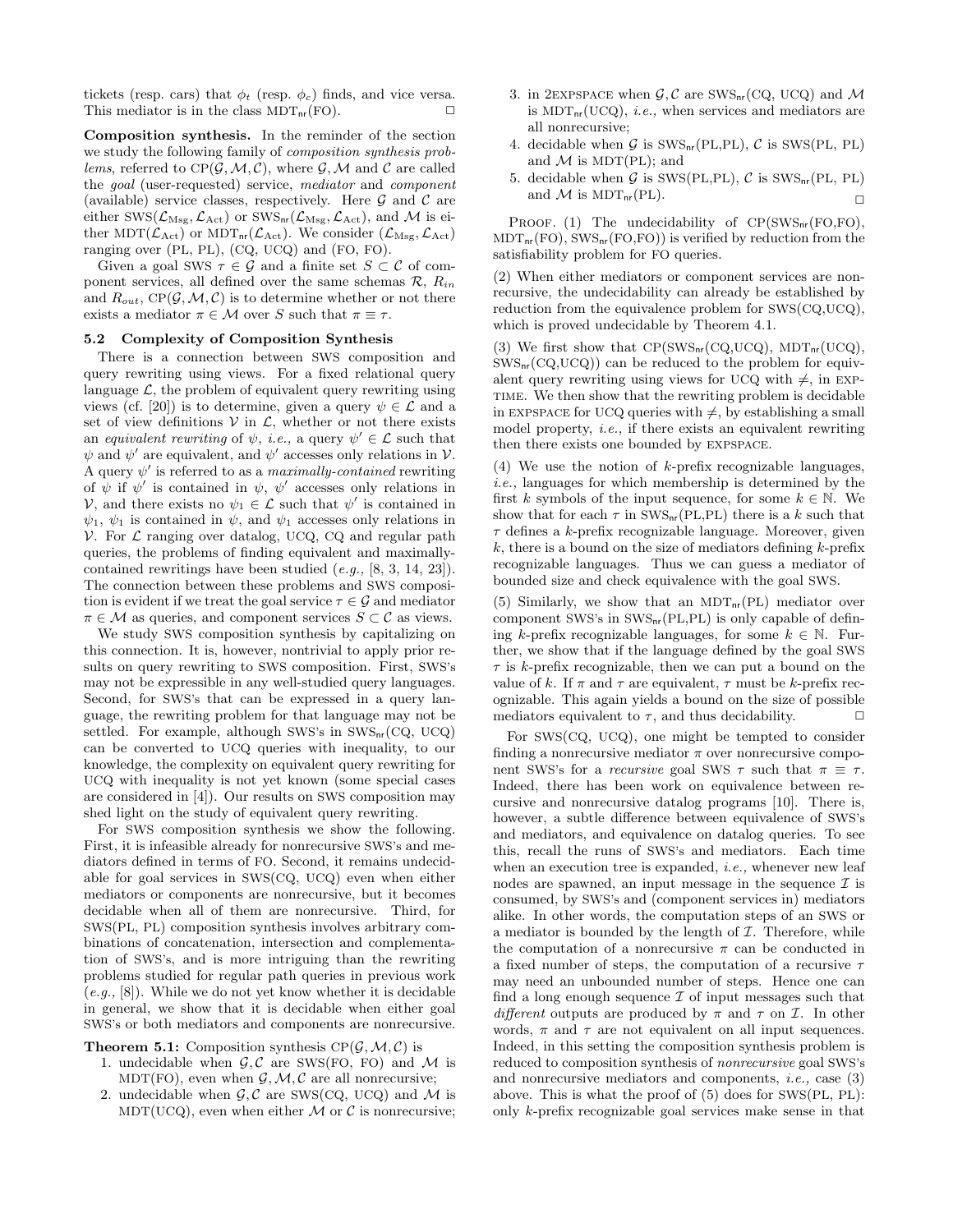context. In contrast, this is not an issue for the study of equivalence between datalog programs.

For the same reason, as indicated in the proof of (4), for a goal SWS  $\tau$  in SWS<sub>nr</sub>(CQ, UCQ), it suffices to consider only nonrecursive mediators and component SWS's, i.e., case (3). This is in contrast to containment of nonrecursive datalog programs in recursive datalog programs (e.g., [11]).

Special cases. Theorem 5.1 tells us that in general, composition synthesis for data-driven SWS's is beyond reach in the presence of recursion. Below we identify a decidable case for recursive data-driven services in SWS(CQ,UCQ), by leveraging a result on UC2RPQ queries established in [9].

A 2-way regular path query (2RPQ) Q expresses a regular expression on a semistructured database D. The database is an edge-labeled graph, encoded by a collection of binary relations for edges, along with their inverse. On D the query Q computes a set  $(d_0, d_q)$  of nodes such that  $e_1(d_0, d_1), \ldots, e_q(d_{q-1}, d_q)$  is a path in D and  $e_1, \ldots, e_q$ is a word in the regular language of Q. Unions of conjunctions of 2RPQ's can be naturally defined, denoted by UC2RPQ's. It is shown [9] that containment of UC2RPQ's is decidable in 2exptime. One can express a UC2RPQ in SWS(CQ,UCQ). Let us denote by SWS(UC2RPQ) the class of all SWS's in SWS(CQ,UCQ) that express UC2RPQ's, and by MDT(UC2RPQ) the class of all mediators in MDT(UCQ) that are equivalent to some SWS in SWS(UC2RPQ). We also denote by  $\text{SWS}_{\text{nr}}(\text{CQ}^r)$  the subclass of  $\text{SWS}_{\text{nr}}(\text{CQ}, \text{UCQ})$ such that each SWS in the class expresses a CQ query (with two states). We show below that given a goal service  $\tau$  in SWS(UC2RPQ) and a set S of components in  $\text{SWS}_{nr}(\text{CQ}^r)$ , it is decidable in 2EXPTIME to determine whether or not there exists a mediator  $\pi$  in MDT(UC2RPQ) such that  $\pi \equiv \tau$ .

Corollary 5.2: The synthesis problem CP(SWS(UC2RPQ),  $MDT(UC2RPQ), SWS_{nr}(CQ^{r}))$  is decidable in 2EXPTIME.  $\Box$ 

PROOF. One can verify that the composition synthesis problem is PTIME equivalent to the problem for equivalent query rewriting for UC2RPQ queries using CQ views. Further, using the maximally-contained rewriting algorithm developed for datalog [14] one can show that if an equivalent rewriting of a UC2RPQ query exists, then an equivalent UC2RPQ rewriting can be found in PTIME. From these and [9] the 2EXPTIME upper bound follows.  $\Box$ 

While the composition synthesis problem is open when goal and component services are in SWS(PL, PL) and mediator is in MDT(PL), we identify several decidable cases. First, the analysis is simplified when only disjunction is allowed in the synthesis queries of mediators. We denote this subclass of MDT(PL) by MDT( $\vee$ ). In this setting the problem becomes decidable in 3expspace when mediators, goal and component services are all recursive. Second, we can reduce the complexity if goal services are NFA's (2EXPSPACEcomplete) or DFAs (in expspace), as found in, e.g., the Roman model. Third, we restrict MDT(PL) such that each component services is invoked at most a fixed number of times in all transition rules combined, and the sizes of the synthesis functions are bounded. We refer to MDT(PL) with such a bound as  $MDT^b(PL)$ . Then the composition synthesis problem is decidable in expspace, and it is pspace-complete if only nonrecursive component services are allowed.

#### Theorem 5.3:

1. CP(SWS(PL, PL), MDT(∨), SWS(PL, PL)) is decidable in 3expspace;

- 2.  $CP(NFA, MDT(V), SWS(PL, PL))$  is 2EXPSPACEcomplete, while  $CP(DFA, MDT(\vee), SWS(PL, PL))$  is in EXPSPACE;
- 3.  $CP(SWS(PL, PL), MDT^b(PL), SWS(PL, PL))$  is in EXP- $SPACE$ ;  $CP(SWS(PL, PL), MDT^{b}(PL), SWS_{nr}(PL, PL))$ is PSPACE-complete.  $\hfill\Box$

PROOF. (1) Every SWS(PL,PL) is translated in exponential time to an equivalent NFA. The proof then employs the 2expspace NFA rewriting algorithm of [8], taking into account the subtle interplay between a mediator and the SWS's it calls. That is, the corresponding NFA's should stop processing the input the first time a final state is encountered. The overall algorithm is therefore in 3expspace.

(2) When goal services can be expressed as an NFA, and mediators are in MDT $(V)$  we show that composition synthesis is PTIME-equivalent to the rewriting problem of  $|8|$  for NFA. From these and the complexity bounds of [8] follows the result for an NFA goal. We show that the bound can be lowered to expspace for a DFA goal.

(3) For  $MDT^b(PL)$ , composition synthesis has a small model property: if a mediator in  $MDT^b(PL)$  exists, then there must be one of which the size is bounded by a polynomial in the size of the goal SWS and component SWS's. Further, testing equivalence of an SWS and such a mediator can be done in expspace in general, and in pspace when the component SWS's are nonrecursive. From this the upper bounds of (3) follow. The PSPACE lower bound is by a reduction from nonemptiness analysis of SWS(PL, PL) (Theorem 4.1 (3)).  $\Box$ 

It should be remarked that SWS composition is quite different from service composition studied for the Roman model [6]. In contrast to the Roman model that allows interleaving of executions of component services, SWS composition requires that component services run to completion in order to synthesize their actions. The difference in the semantics leads to different complexity bounds on the synthesis: it is EXPTIME-complete for the Roman model [6, 24], whereas it is 2EXPSPACE-hard for SWS(PL,PL) composition.

#### **6. Conclusion**

We have proposed a notion of synthesized Web services to uniformly characterize FSA and transducer abstractions of Web services. Moreover, SWS's decouple unnecessary temporal dependencies imposed by FSA abstractions, and facilitate deterministic synthesis of service actions. We have established matching lower and upper bounds on the nonemptiness, validation and equivalence problems associated with various classes of SWS's. We have also provided complexity bounds on their composition synthesis.

The main results are summarized in Tables 1 and 2. Consistent with the findings of  $[2, 5, 6, 12, 13, 16, 24, 29]$ , the decision and composition synthesis problems are either undecidable or highly intractable for recursively defined services. In light of these negative results we have identified decidable cases and special cases with lower complexity bounds. Moreover, our proof techniques, e.g., finding service composition via query rewriting using views, may help develop practical heuristic algorithms in certain application domains.

There is naturally much more to be done. First, the composition synthesis problem is open when goal and component services are in SWS(PL, PL) and mediators are in MDT(PL). This is, however, nontrivial. In fact the proofs